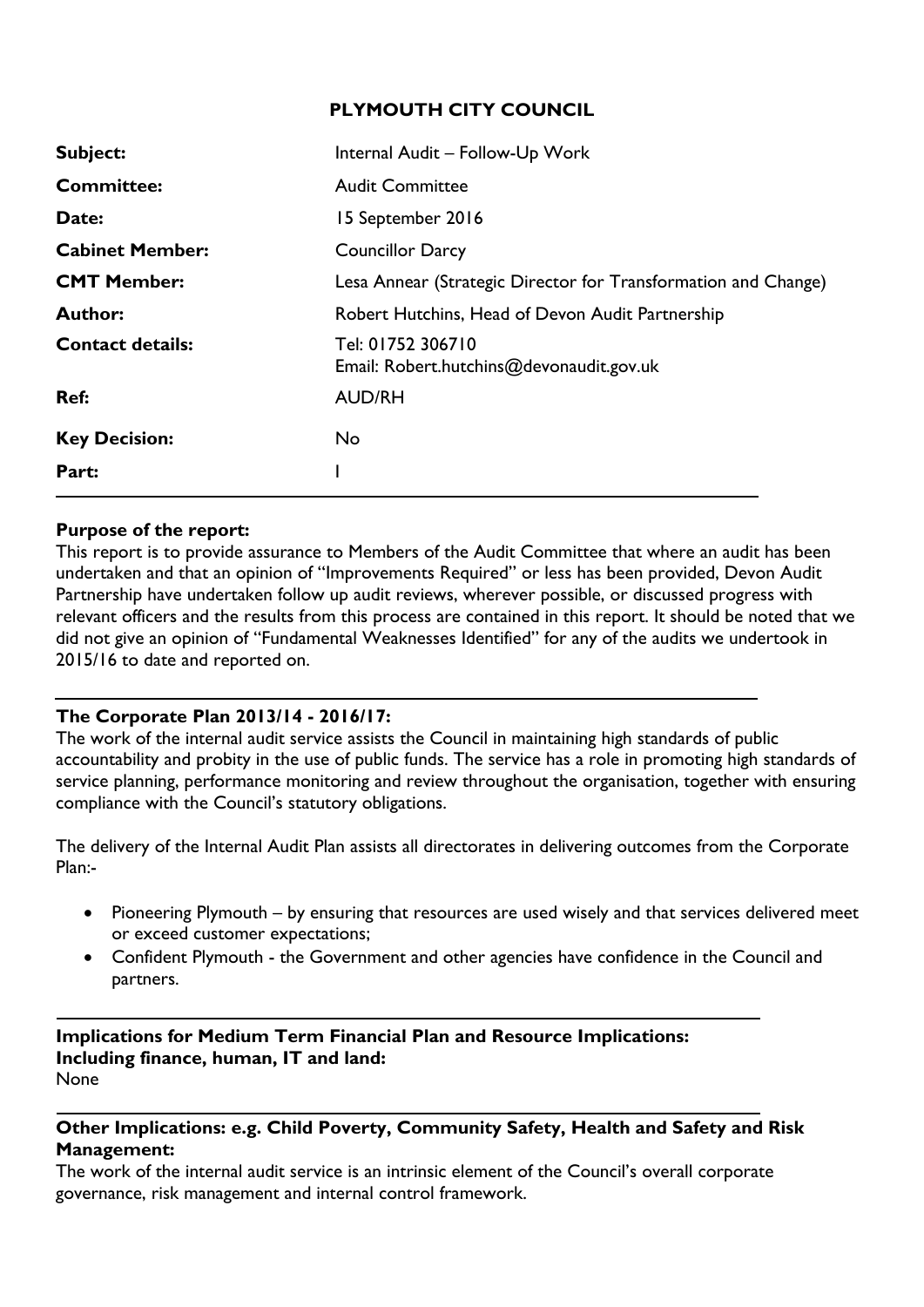#### **Equality and Diversity:**

Has an Equality Impact Assessment been undertaken? No

### **Recommendations and Reasons for recommended action:**

It is recommended that:-

1. The report be noted.

#### **Alternative options considered and rejected:**

None, as failute to maintain an adequate and effective system of internal audit would contravene the Accounts and Audit Regulations 2003, 2006, 2011 and 2015.

#### **Published work / information:**

Internal Audit Annual Report 2015/16 – June 2016

#### **Background papers:**

None

## **Sign off:**

| Fin                                                             |  | -eg |  | Mon<br>Off |  | <b>HR</b> |  | <b>Assets</b> |  |  |  | Strat<br>Proc |  |
|-----------------------------------------------------------------|--|-----|--|------------|--|-----------|--|---------------|--|--|--|---------------|--|
| Originating SMT Member                                          |  |     |  |            |  |           |  |               |  |  |  |               |  |
| Has the Cabinet Member(s) agreed the content of the report? Yes |  |     |  |            |  |           |  |               |  |  |  |               |  |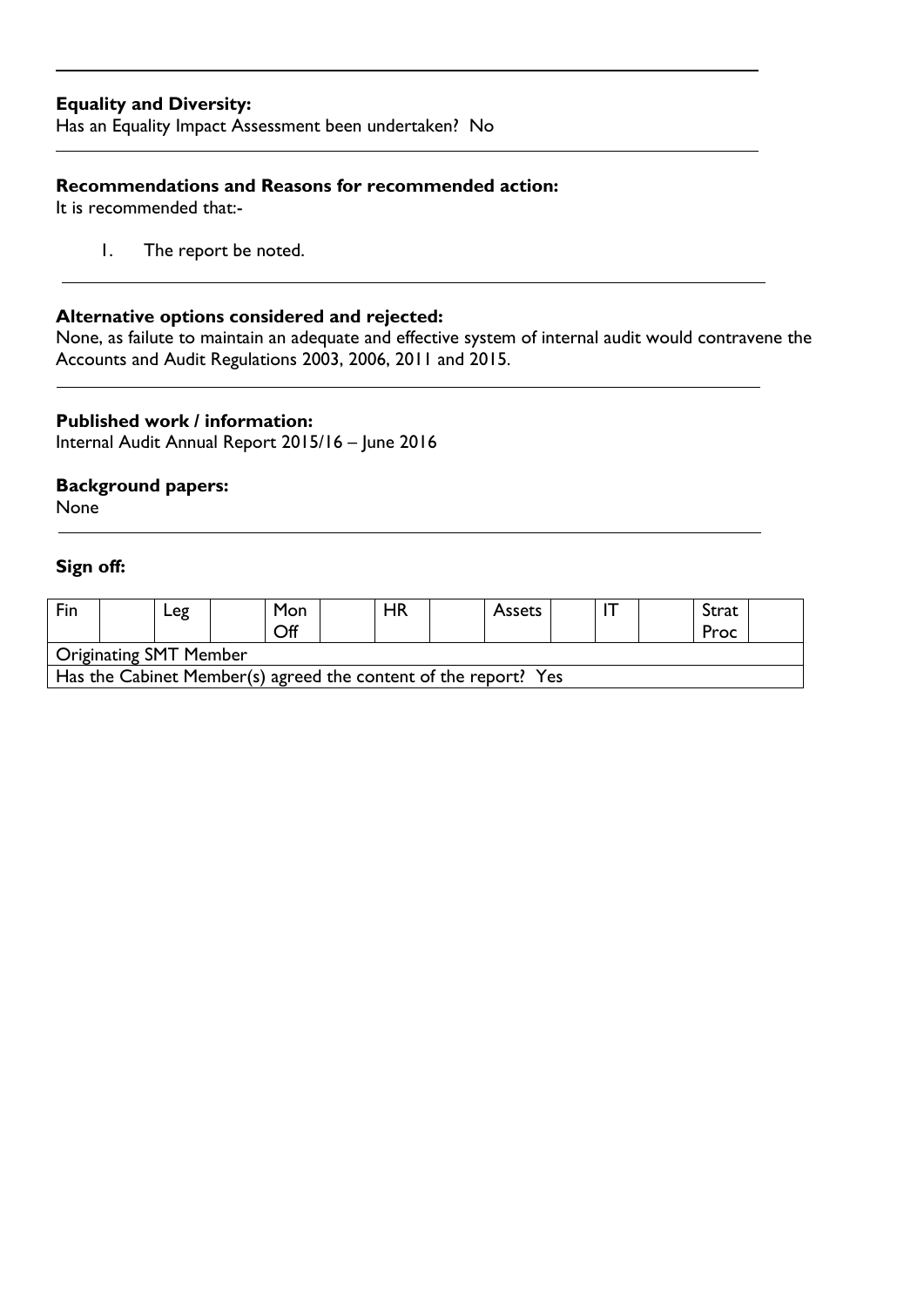

# **Internal Audit Report**

Follow Up Report on Areas Requiring Improvement

Plymouth City Council

*September 2016*

Robert Hutchins Head of Audit Partnership



Auditing for achievement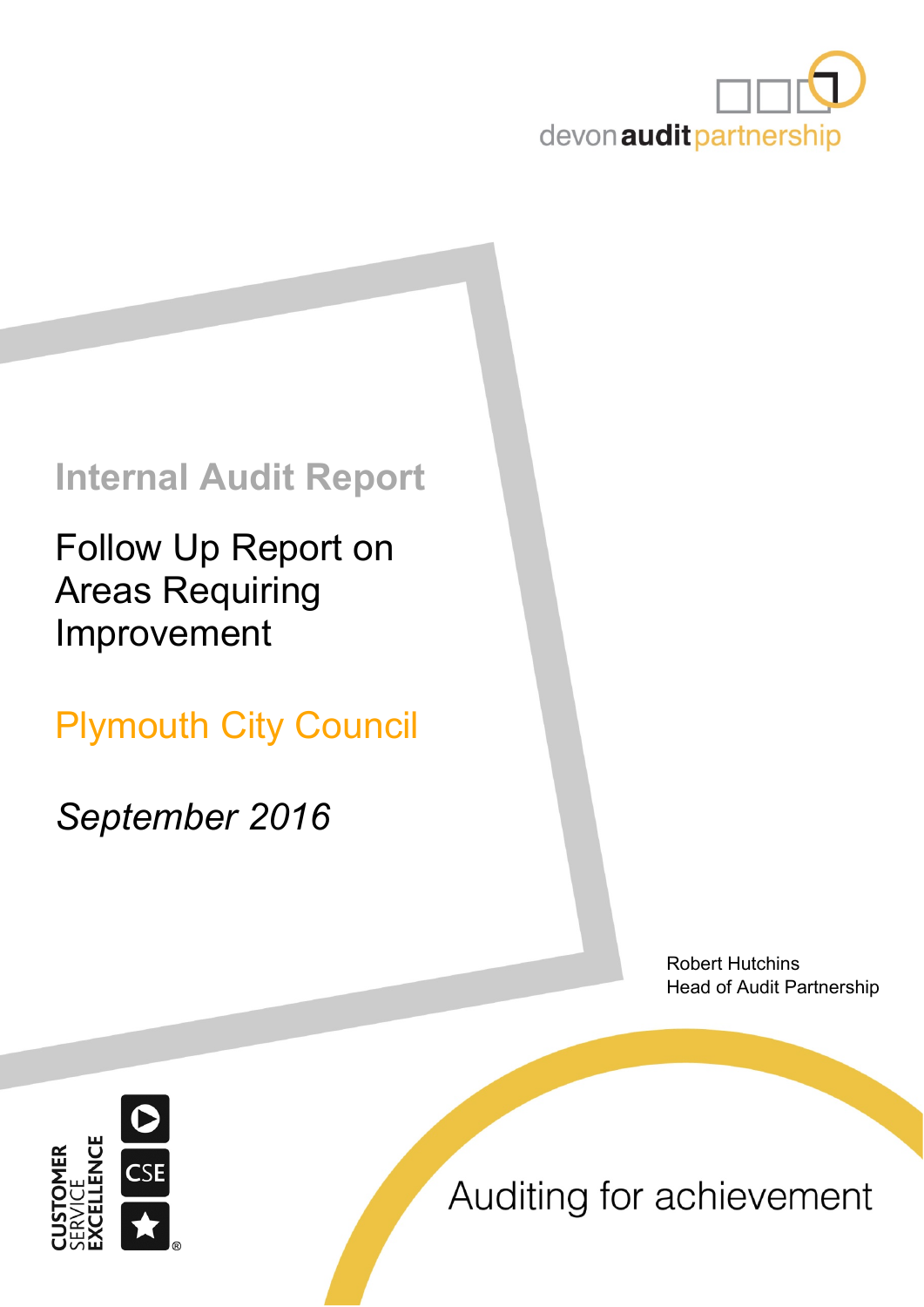# **Devon Audit Partnership**

The Devon Audit Partnership has been formed under a joint committee arrangement comprising Plymouth, Torbay and Devon councils. We aim to be recognised as a high quality internal audit service in the public sector. We work with our partners by providing a professional internal audit service that will assist them in meeting their challenges, managing their risks and achieving their goals. In carrying out our work we are required to comply with the Public Sector Internal Audit Standards along with other best practice and professional standards.

The Partnership is committed to providing high quality, professional customer services to all; if you have any comments or suggestions on our service, processes or standards, the Head of Partnership would be pleased to receive them at robert.hutchins@devonaudit.gov.uk.

# **Confidentiality and Disclosure Clause**

This report is protectively marked in accordance with the government security classifications. It is accepted that issues raised may well need to be discussed with other officers within the Council, the report itself should only be copied/circulated/disclosed to anyone outside of the organisation in line with the organisation's disclosure policies.

This report is prepared for the organisation's use. We can take no responsibility to any third party for any reliance they might place upon it.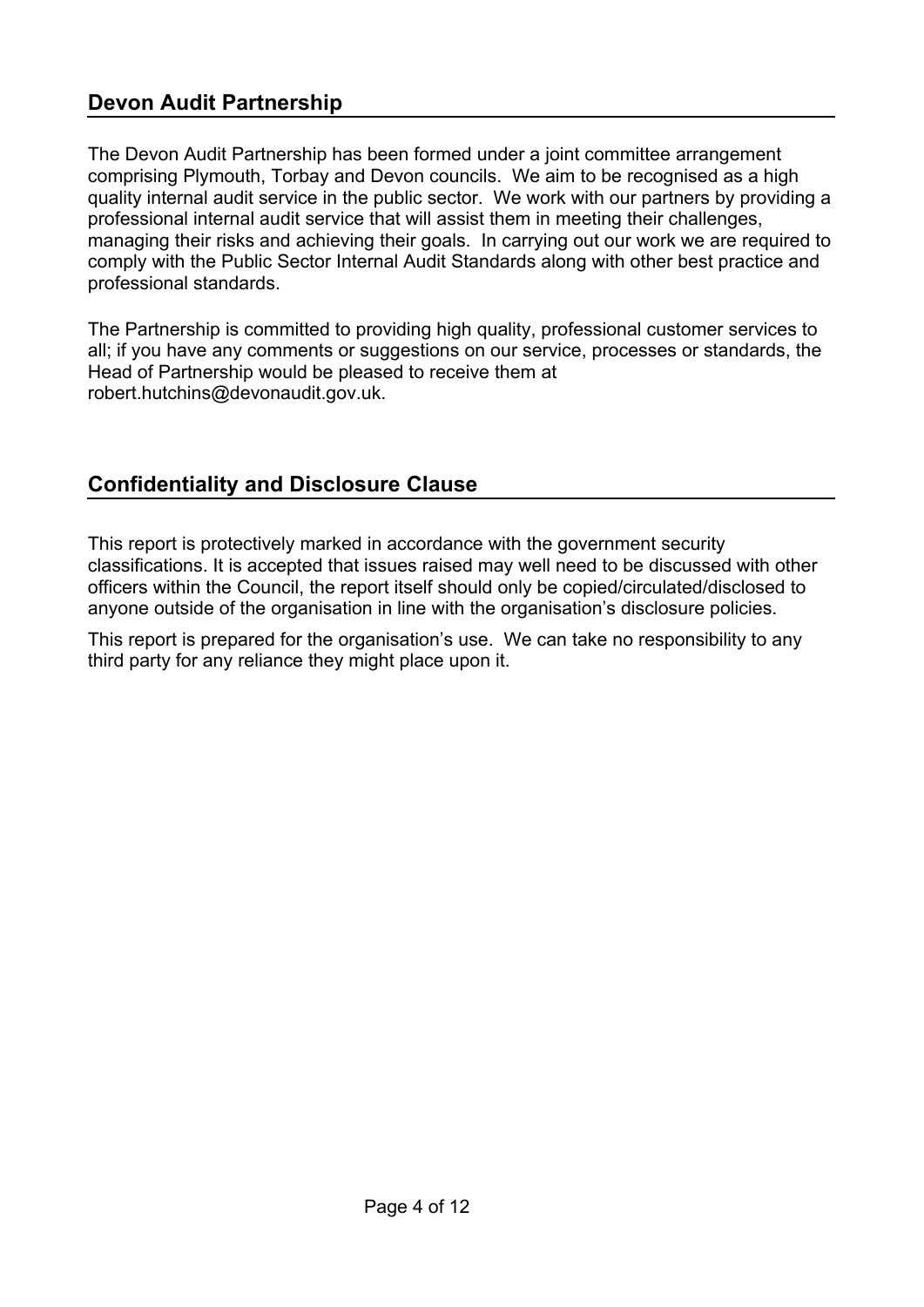# **Introduction**

At the June Audit Committee, members were provided with the Annual Internal Audit report for the Council. Appendix 4 of that report provided a summary of the audits undertaken during 2015/16, along with our assurance opinion. Where a "high" or "good" standard of audit opinion was been provided we confirmed that, overall, sound controls were in place to mitigate exposure to risks identified; where an opinion of "improvement required" was provided then issues were identified during the audit process that required attention. We provided a summary of some of the key issues reported that were being addressed by management and pointed out that we were content that management were appropriately addressing these issues.

As part of adding value, Devon Audit Partnership has completed follow up reviews to provide updated assurance to members. The results from this process are contained in this report at Appendix A.

# **Assurance Statement**

Our assurance opinion remains as reported in our Annual Audit Report 2015/16; 'Significant Assurance'.

# **Progress Impact Assessment**

The progress made means the previously identified risks are being minimised or mitigated where appropriate.

Improvements in the areas affecting operational and strategic risks have progressed. There remains areas where progress is ongoing and some of these areas will be subject to further examination later in the year as part of our planned work or the issues raised have been taken into account in developments within the service area.

Changes in operational arrangements may result in some previously agreed action plans becoming unnecessary. For example, the House Let Scheme which is currently under review as part of Transformation.

In addition, where the agreed actions are set for future dates and have therefore not formed part of this follow up exercise, the identified risks will remain until such time as the actions are complete.

This follow up activity was an opportunity to facilitate, review and expedite progress for individual audits, to inform Management of the current position and to integrate the outcomes into the organisation's strategic management.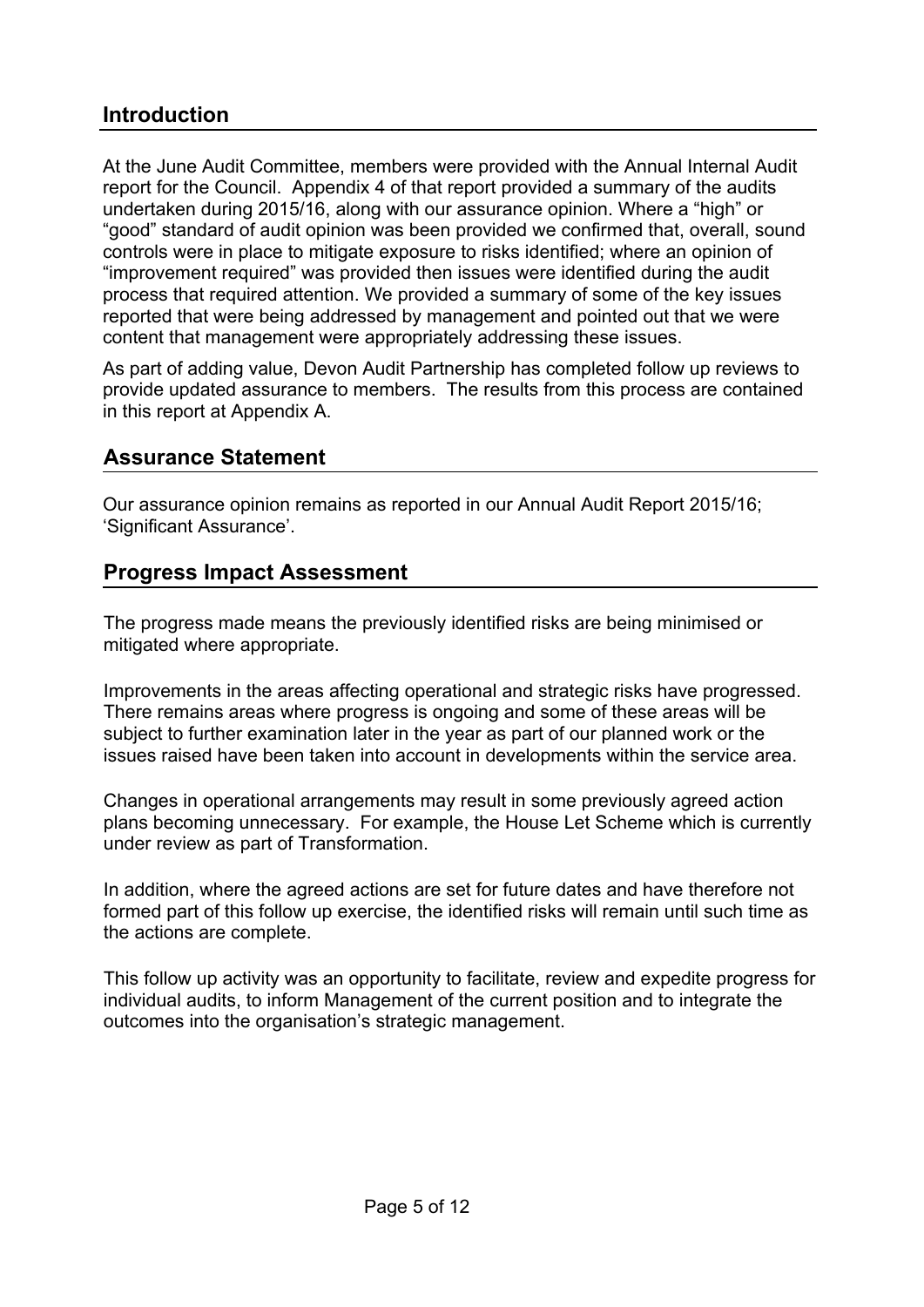# **Internal Audit Coverage and Results**

Overall we can report that for the majority of audits, progress is being made against the agreed recommendations following our initial work and this is shown in the direction of travel chart above and in Appendix A of this report. Whilst one opinion remains unchanged at this time, this does not reflect lack of action.

It should be noted that in a number of instances, action is being taken to address the issues identified, but this is ongoing and therefore, we have been unable to form a new overall assurance opinion. It is acknowledged that the need to make changes to some processes can take time to achieve, and as a consequence not all recommendations have been actioned in full, but this is as expected.

Some agreed actions have not been implemented for a variety of reasons including strategic and operational changes in the service area and the need to prioritise resource in other directions. We shall work with management in determining revised implementation dates to ensure that actions are taken as promptly as is possible to address the risks identified.

During our initial audit work we have made reference to areas where risk exists; however, in some cases management may consider it is either not economically appropriate to address this risk, or technical solutions are not yet available. In such cases management will need to agree to accept this risk, and use other monitoring arrangements to ensure that the risk is kept to a minimum. In such cases we are unable to provide an improved audit opinion, although we fully appreciate that the risk is identified and recognised and that management will resolve the issue as and when opportunities arise.

Appendix A of this report sets out the audits which, at the end of 2015/16, were identified as 'improvements required' or 'fundamental weaknesses'. The appendix shows the current (updated) assurance opinion as a result of our follow up work, together with an indication of 'direction of travel'. We have also provided some more detailed commentary on progress being made and the remaining risks. Appendix B provides a definition of the assurance opinion categories.

# **Annual Governance Statement**

The conclusions of this report provide further internal audit assurance on the internal control framework necessary for the Committee to consider when reviewing the Annual Governance Statement.

These should be considered along with the conclusions from the Annual Audit Report 2015-16 presented to the Committee in June 2016.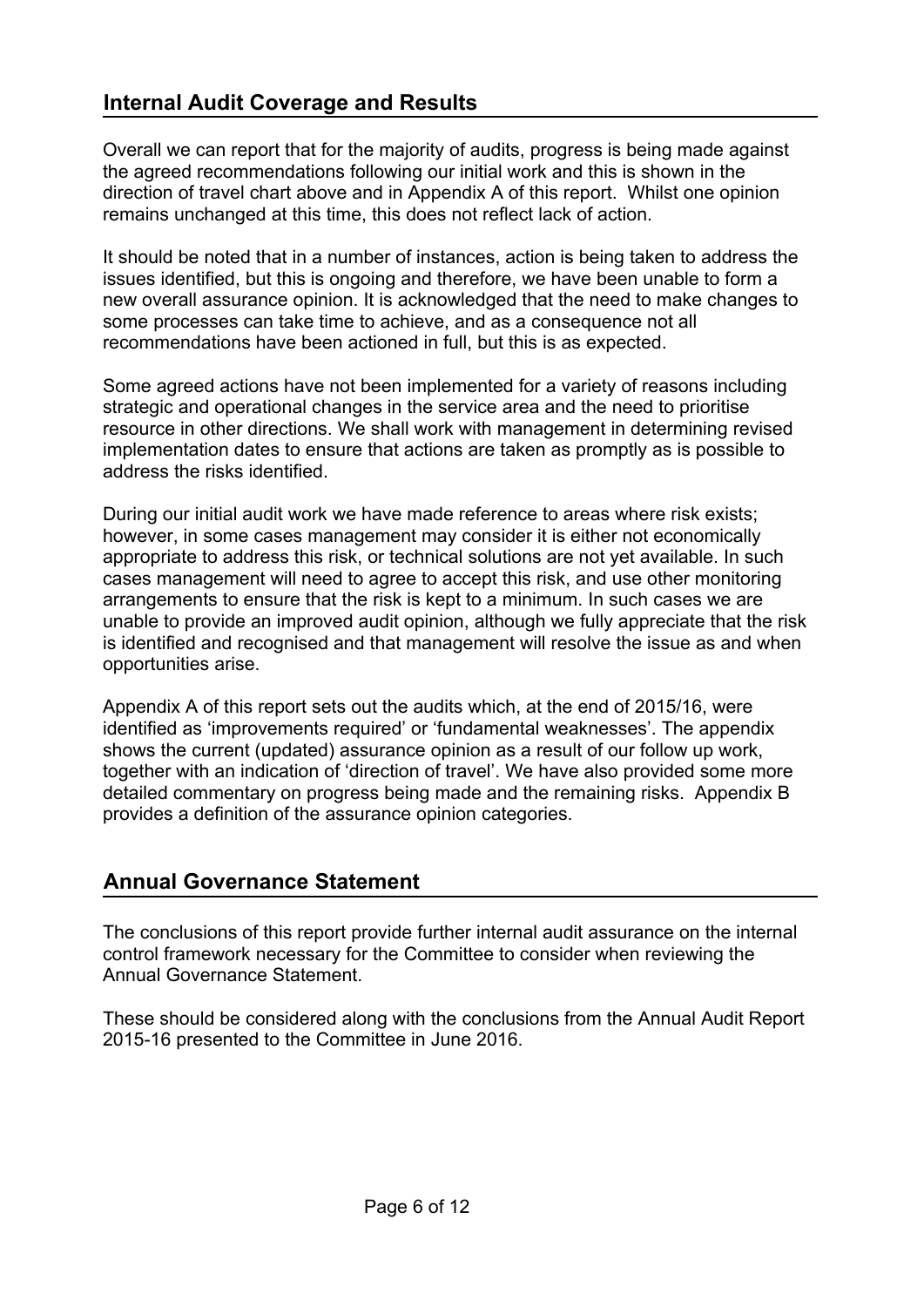# **Process**

For each service area where an overall audit opinion of "improvements required" was provided at the end of 2015/16 we completed a follow up review. The follow up review was undertaken to provide assurance to management and those charged with governance, that the agreed actions identified at our initial audit visit had been implemented, or suitable progress is being made to address the areas of concern.

Our approach was to initially write to the appropriate service manager to obtain an update on progress being made against agreed audit recommendations. The level of assurance we requested was dependent upon the priority of the agreed recommendation.

For "high" priority recommendations we required written confirmation that the action had been enacted upon, or an update on the progress being made, plus some evidence to support this (as above) plus, and depending upon the nature of the recommendation, we considered a physical visit to confirm that the recommendation was operating as expected and that the identified risk had been reduced to an acceptable level.

For "medium" priority recommendations we required written confirmation that the action has been enacted upon, or an update on the progress being made, plus some evidence to support this. For example, if the recommendation was for a monthly imprest reconciliation to be produced and signed as correct, then a copy of the most recent reconciliation was required.

For recommendations of "low" priority we required written confirmation that the action had been enacted upon, or an update on the progress being made.

Following the completion of our review we considered the progress made against of the agreed recommendations. This then enabled us to reconsider our assurance opinion against each of the risk areas identified, and has enabled us to reconsider our overall assurance opinion enabling an updated opinion to be provided where appropriate.

It should be noted that this updated opinion is based upon the assumption that systems and controls as previously identified at the original audit remain in operation and are being complied with in practice. The purpose of our follow up exercise has not been to retest the operation of those previously assessed controls, but to consider how management have responded to the agreed action plans following our previous work

# **Recommendations**

It is recommended that the report be noted.

 **Robert Hutchins Head of Audit Partnership**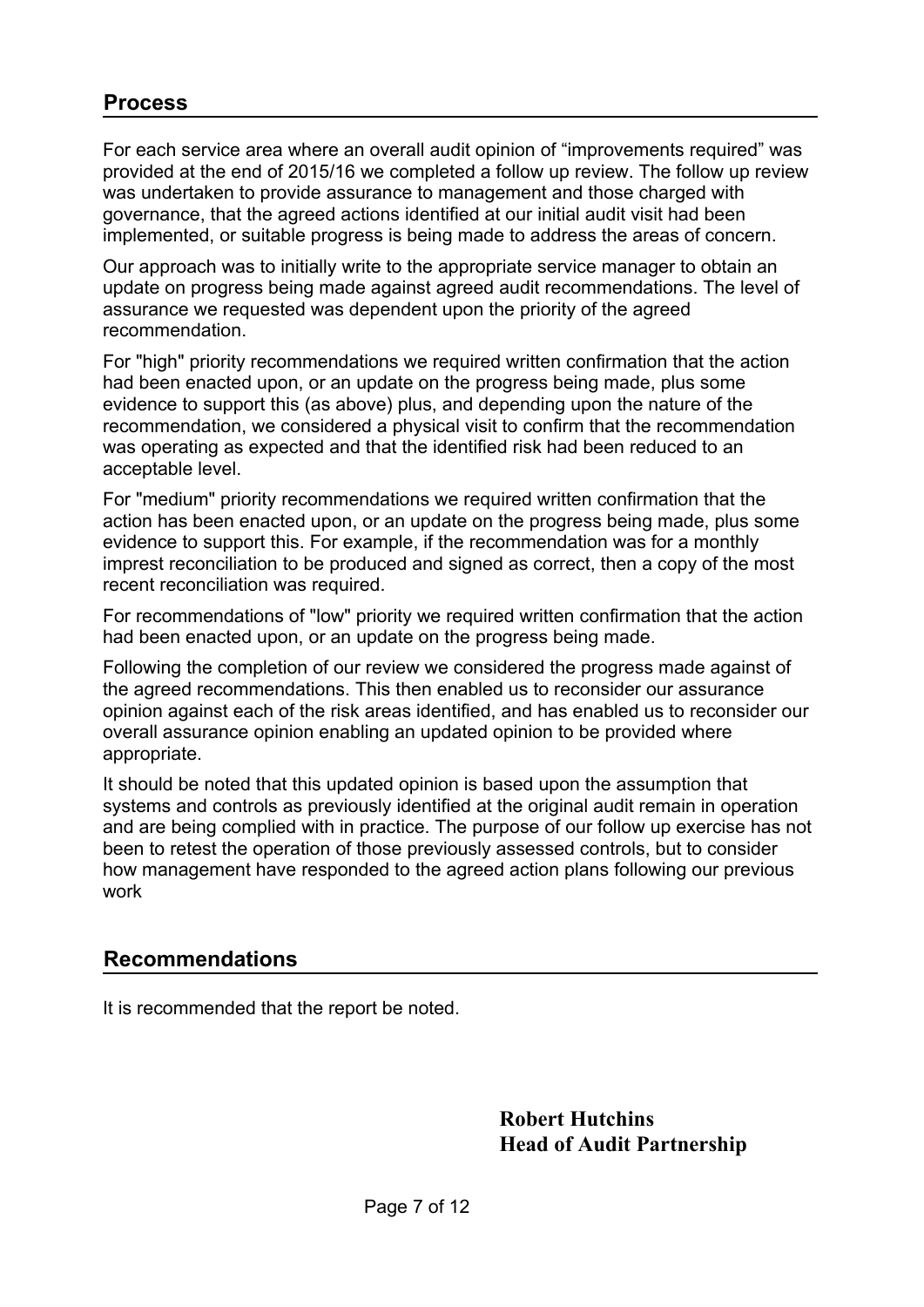# **Summary of Audit Follow-Ups and Findings 2015-16**

LARR – Local Authority Risk Register score Impact x Likelihood = Total & Level ANA - Audit Needs Assessment risk level as agreed with Client Senior Management Client Request – additional audit at request of Client Senior Management; no risk assessment information available

### **Risk Assessment Key Direction of Travel - Key**

Green – action plan implemented or being implemented within agreed timescales; Amber – implementation of action plan not complete in all areas or overdue for key risks; Red – implementation of action plan not complete and we are aware progress on key risks is not being made.

\* report recently issued, opportunity for progress has been limited.

|                                      |                                                                               | <b>Audit Report</b>                                                              |                                                                                              |                                                                                                                                                                                                                                                                                                                                                                                                                                                                                                                            |                                                          |  |  |
|--------------------------------------|-------------------------------------------------------------------------------|----------------------------------------------------------------------------------|----------------------------------------------------------------------------------------------|----------------------------------------------------------------------------------------------------------------------------------------------------------------------------------------------------------------------------------------------------------------------------------------------------------------------------------------------------------------------------------------------------------------------------------------------------------------------------------------------------------------------------|----------------------------------------------------------|--|--|
| <b>Risk Area / Audit Entity</b>      | <b>Risk</b><br><b>Assessment /</b><br><b>Audit Needs</b><br><b>Assessment</b> | <b>Audit</b><br><b>Assurance</b><br><b>Opinion as at</b><br><b>31 March 2016</b> | <b>Updated Audit</b><br><b>Assurance</b><br><b>Opinion as at</b><br><b>19 August</b><br>2016 | <b>Commentary and residual risk</b>                                                                                                                                                                                                                                                                                                                                                                                                                                                                                        | <b>Direction of</b><br><b>Travel</b><br><b>RAG Score</b> |  |  |
| <b>Cross Cutting</b>                 |                                                                               |                                                                                  |                                                                                              |                                                                                                                                                                                                                                                                                                                                                                                                                                                                                                                            |                                                          |  |  |
| Management of DELT<br>Contract       | $ANA - High$                                                                  | Improvements<br>Required                                                         | <b>Improvements</b><br>Required                                                              | A follow-up is currently being undertaken by Audit South West<br>who carried out the original review. We await the findings of the<br>follow up at which time we will re-consider the Audit Assurance<br>Opinion.                                                                                                                                                                                                                                                                                                          | N/A                                                      |  |  |
| Academy - Housing<br><b>Benefits</b> | ANA - High                                                                    | Improvements<br>Required                                                         | <b>Improvements</b><br>Required                                                              | The 2015/16 audit of Housing Benefits identified three key areas<br>where it was considered that the controls and procedures in place<br>did not adequately mitigate the risks. The control weaknesses<br>related to the lack of:<br>quality assurance checking being undertaken in respect of<br>the processing of claims,<br>risk based verification (RBV) procedures,<br>proactive administration and monitoring of Housing Benefit<br>overpayments.<br>Whilst following the completion of our follow up work our audit |                                                          |  |  |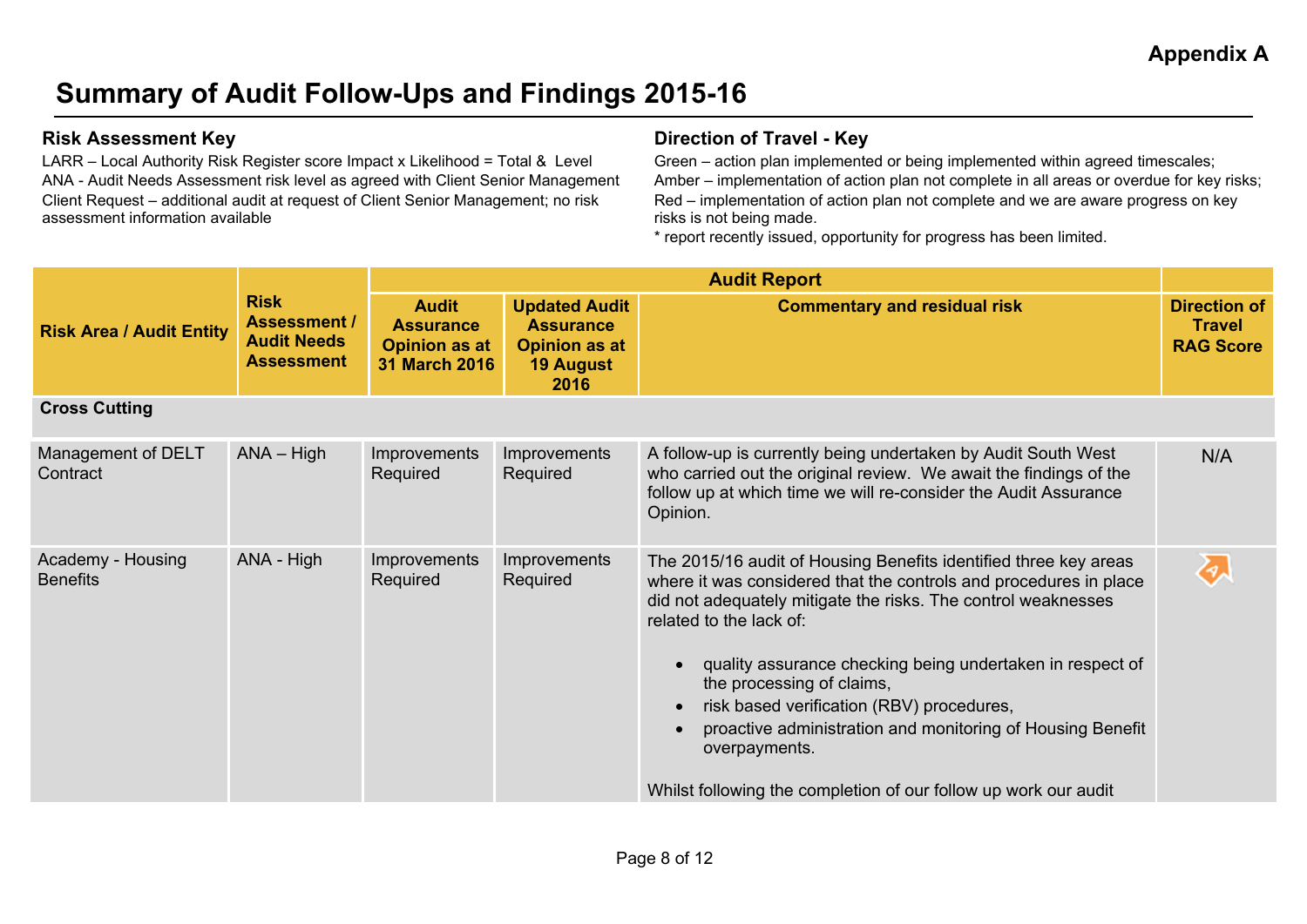|                                                                                             |            |                          |                          | opinion remains as Improvements Required, the direction of travel<br>is positive. All of the agreed recommendations have been acted<br>upon or are in progress and it is anticipated that these will be fully<br>embedded by the time of the full audit review planned for later this<br>year.                                                                                                                                                                                                                                                                                                                                                                                                                                                                                                                                     |                             |
|---------------------------------------------------------------------------------------------|------------|--------------------------|--------------------------|------------------------------------------------------------------------------------------------------------------------------------------------------------------------------------------------------------------------------------------------------------------------------------------------------------------------------------------------------------------------------------------------------------------------------------------------------------------------------------------------------------------------------------------------------------------------------------------------------------------------------------------------------------------------------------------------------------------------------------------------------------------------------------------------------------------------------------|-----------------------------|
| <b>Adult Social Care</b><br><b>Clients Direct Payments</b><br>Pre-Paid Cards (Follow<br>Up) | ANA - High | Improvements<br>Required | Improvements<br>Required | The first follow-up into the use of pre-paid cards resulted in an<br>action plan to be managed within PCC ASC. The transfer of adult<br>social care to Livewell Southwest in April 2015 removed the direct<br>oversight for the implementation of a number of the original<br>recommendations. Following this there was a focus on the<br>update of operational processes within PCC and clarification of<br>retained roles and responsibilities.<br>This has led to a project group being set up to look at the end to<br>end processes. Work will include updating written procedures and<br>guidance for Social Workers and Business Support and will<br>include documents sent to clients or 3 <sup>rd</sup> party representatives.<br>Audit will be meeting with the project lead in the Autumn for an<br>update on progress. | $\mathcal{C}_{\mathcal{I}}$ |
| <b>Print &amp; Document</b><br>Services (PADS)                                              | ANA - High | Improvements<br>Required | Good Standard            | Works have been undertaken to physically secure the service<br>area in accordance with audit recommendations and changes to<br>procedures relating to incoming post mean that NHS and PCC<br>teams no longer need to access the service area.<br>A successful bid to the Risk Management Fund enabled the fire<br>doors to be replaced with ones which could be locked and added<br>to the main door security system for the building.                                                                                                                                                                                                                                                                                                                                                                                             | बि                          |
| <b>Corporate Landlord</b><br>Follow Up                                                      | ANA - High | Improvements<br>Required | Improvements<br>required | Recommendations were previously made regarding the potential<br>development of the Dynamics system as current limitations were<br>hindering the maintenance of reliable information regarding<br>service delivery and performance. At the time of the previous<br>follow up a solution was being progressed with DELT.                                                                                                                                                                                                                                                                                                                                                                                                                                                                                                             | $\mathcal{F}_{\mathcal{A}}$ |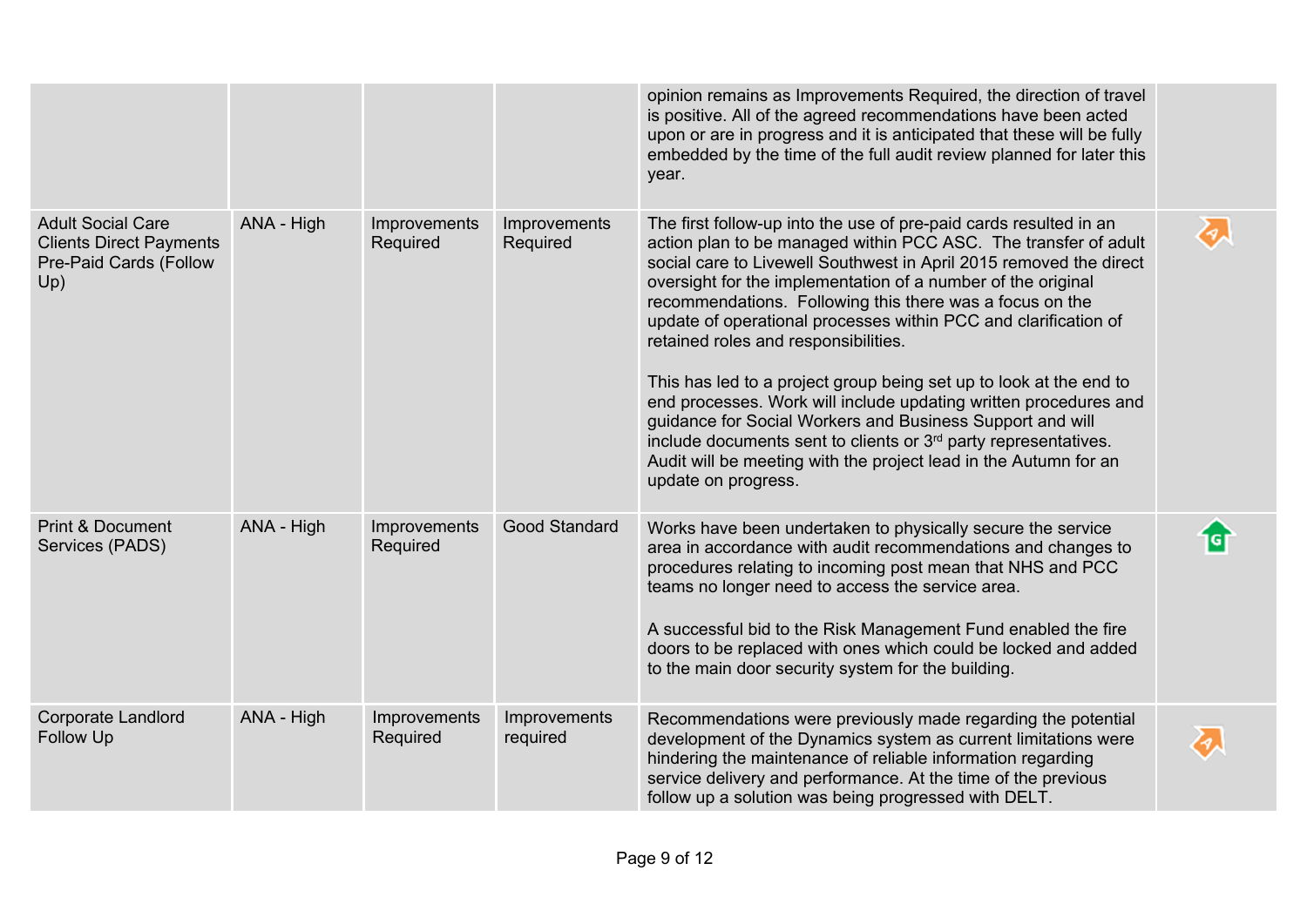| possible to upgrade the audit opinion to good standard until the<br>new arrangements / procedures in relation to Firmstep are | Currently work remains ongoing regarding the implementation of<br>the outstanding recommendations due to the Council's shift to the<br>Firmstep digital platform which is in the process of being tested<br>regarding it's application to Corporate Landlord services.<br>Whilst this represents a positive direction of travel, it is not |
|-------------------------------------------------------------------------------------------------------------------------------|--------------------------------------------------------------------------------------------------------------------------------------------------------------------------------------------------------------------------------------------------------------------------------------------------------------------------------------------|
|-------------------------------------------------------------------------------------------------------------------------------|--------------------------------------------------------------------------------------------------------------------------------------------------------------------------------------------------------------------------------------------------------------------------------------------------------------------------------------------|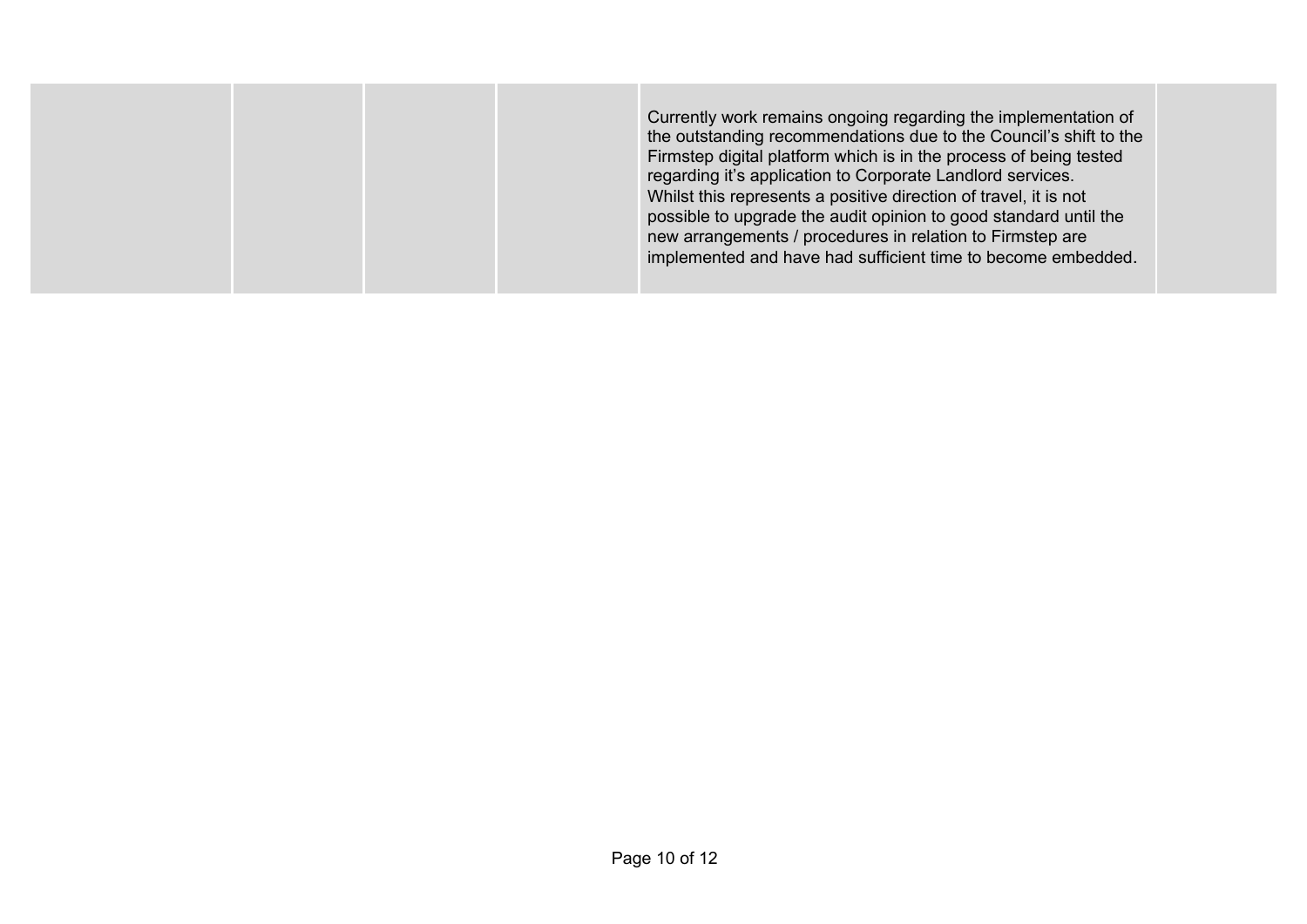# **Definitions of Audit Assurance Opinion Levels**

| <b>Assurance</b>                         | <b>Definition</b>                                                                                                                                                                                                                                                                                                                                                                                                                                                      |
|------------------------------------------|------------------------------------------------------------------------------------------------------------------------------------------------------------------------------------------------------------------------------------------------------------------------------------------------------------------------------------------------------------------------------------------------------------------------------------------------------------------------|
| High Standard.                           | The system and controls in place adequately mitigate exposure to the risks<br>identified. The system is being adhered to and substantial reliance can be<br>placed upon the procedures in place. We have made only minor<br>recommendations aimed at further enhancing already sound procedures.                                                                                                                                                                       |
| Good Standard.                           | The systems and controls generally mitigate the risk identified but a few<br>weaknesses have been identified and / or mitigating controls may not be fully<br>applied. There are no significant matters arising from the audit and the<br>recommendations made serve to strengthen what are mainly reliable<br>procedures.                                                                                                                                             |
| Improvements<br>required.                | In our opinion there are a number of instances where controls and<br>procedures do not adequately mitigate the risks identified. Existing<br>procedures need to be improved in order to ensure that they are fully reliable.<br>Recommendations have been made to ensure that organisational objectives<br>are not put at risk.                                                                                                                                        |
| Fundamental<br>Weaknesses<br>Identified. | The risks identified are not being controlled and there is an increased<br>likelihood that risks could occur. The matters arising from the audit are<br>sufficiently significant to place doubt on the reliability of the procedures<br>reviewed, to an extent that the objectives and / or resources of the Council<br>may be at risk, and the ability to deliver the service may be adversely<br>affected. Implementation of the recommendations made is a priority. |

# **Definition of Recommendation Priority**

| <b>Priority</b> | <b>Definitions</b>                                                                                                                                                                                                                                                                                                                                   |
|-----------------|------------------------------------------------------------------------------------------------------------------------------------------------------------------------------------------------------------------------------------------------------------------------------------------------------------------------------------------------------|
| High            | A significant finding. A key control is absent or is being compromised; if not<br>acted upon this could result in high exposure to risk. Failure to address could<br>result in internal or external responsibilities and obligations not being met.                                                                                                  |
| Medium          | Control arrangements not operating as required resulting in a moderate<br>exposure to risk. This could result in minor disruption of service, undetected<br>errors or inefficiencies in service provision. Important recommendations made<br>to improve internal control arrangements and manage identified risks.                                   |
| Low             | Low risk issues, minor system compliance concerns or process inefficiencies<br>where benefit would be gained from improving arrangements. Management<br>should review, make changes if considered necessary or formally agree to<br>accept the risks. These issues may be dealt with outside of the formal report<br>during the course of the audit. |